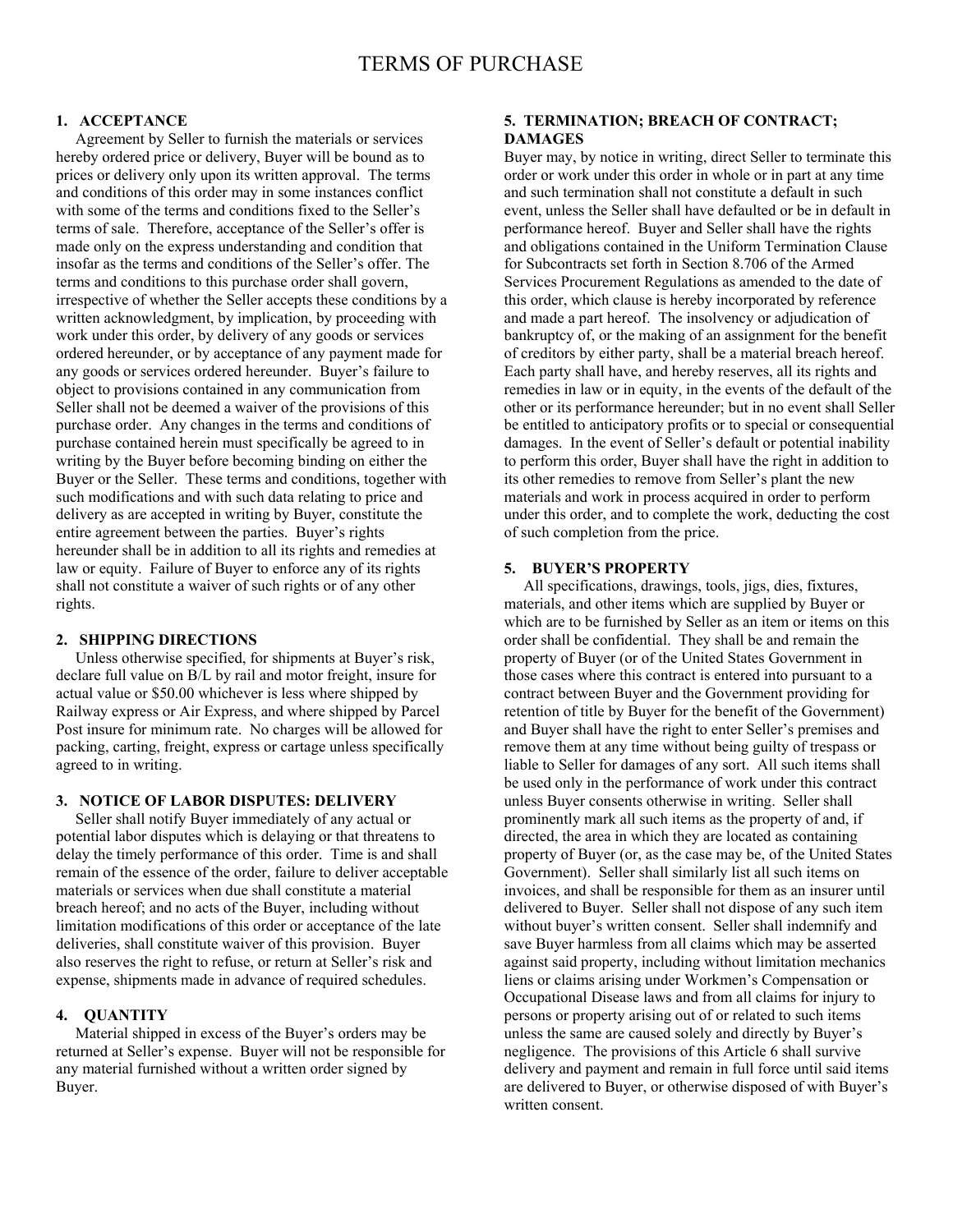#### **6. SUBCONTRACTING**

 None of the work contemplated by Buyer as to be performed by Seller under this order shall be subcontracted without the prior written consent of Buyer.

# **7. SPECIFICATIONS; WARRANTY; INSPECTION**

 Material made in accordance with buyer's specifications and drawings shall not be furnished or quoted to any other person or concern without Buyer's written consent. In the event of conflict between specifications, drawings, samples, designated type, part number or catalog description, the specifications shall govern over drawings, drawing over samples, whether or not approved by Buyer, and samples over designated type, part number or catalog description, the specifications shall govern over drawings, drawings other requirements of this order, Seller must, before proceeding consult Buyer whose interpretation shall be final. Seller warrants the materials the material s delivered or services rendered on this order to be free from defects in workmanship, materials, and design, and to be in accordance with Buyer's specifications, drawings and/or samples in all respects. These warranties shall survive acceptance and payment. Seller shall save Buyer harmless from any loss, damage or expense whatsoever that Buyer may suffer from breach of any of these warranties, including without limitation the reasonable cost incurred by the Buyer of reworking materials delivered.

 All material and workmanship shall be subject to inspection by Buyer, before and after delivery. Buyer reserves the right upon receipt of nonconforming material to either a) require Seller to replace rejected material at Seller's expense, or b) accept any material s that conform to Seller's warranties and reject or keep and rework at Seller's expense any material not do conforming, or c) require Seller to refund to the Buyer any monies paid for articles rejected which the Buyer does not wish the Seller to either repair or replace. Buyer may make one hundred per cent inspection at Seller's expense or reject an entire shipment, if spot inspection indicates more than two per cent thereof (or such greater percentage as Buyer and Seller may agree upon in writing) fails to conform to Seller's warranties.

# **8. CHANGES**

Buyer shall have the right by written order to suspend work or make changes from time to time in the services to be rendered or the materials to be furnished by Seller hereunder. If such suspension or changes cause an increase or decrease in the cost of performance of this order or in the time required for its performance, an equitable adjustment shall be negotiated promptly and the order shall be modified in writing accordingly. Any claim by Seller for adjustment under this clause must be asserted in writing within 30 days from the date of receipt by Seller of notification of the change or suspension, and shall be followed as soon as practicable with specification of the amount claimed and supporting cost figures.

# **9. PATENTS**

 The sale, use, or incorporation into manufactured products of all machines, devices and material furnished hereunder which are not of Buyer's design, composition or manufacture shall be free and clear of infringement of any valid patent, copyright or trademark. Seller shall save Buyer and its customers harmless from any and all expenses, liability and loss of any kind (and the costs and expenses, including attorneys' fee) growing out of claims, suits or actions alleging such infringement, which claims, suits or actions Seller agrees to compose or defend.

# **10. EXCISE TAXES**

 All local, state and Federal excise, sales and use taxes, when applicable, shall be stated separately on Seller's invoices.

#### **12. ASSIGNMENT**

 Seller may not assign monies due or to become due under this order without the prior written consent of Buyer, which will ordinarily be given subject to Buyer's standard conditions. In any case, assigned accounts shall be subject to set off, recoupment or other claim or Buyer against Seller.

### **11. COMPLIANCE WITH LAW; GRATUITES**

 Seller warrants that the materials to be furnished and the services to be rendered under this order, and the classes of property described in Article 6, shall be manufactured, sold and used in compliance with all relevant Federal, state and local laws and regulations. All invoices must carry the following certificates: 'Seller certifies that with respect to the production of the articles and/or the performance of the services covered by this invoice, it has fully complied with Section 12(a) and 15 of the Fair Labor Standards Act of 1938, as amended."

 Seller warrants that it has not offered or given and will not offer or give to any employee, agent or representative of Buyer any gratuity with a view toward securing any business from Buyer or influencing such person with respect to the terms, conditions or performance of any contract with or order from Buyer. Any breach of this warranty shall be a material breach of each and every contract between Buyer and Seller.

# **14**. **WORK ON BUYER'S OR THIRD PARTY'S PREMISES**

If Seller or any of its agents or subcontractors in the performance of this order enters upon the premises occupied by Buyer or, as agent of Buyer, upon the premises of a third party, Seller shall take all precautions necessary to prevent injury to persons or property. Seller shall indemnify Buyer against all loss on account of claims of injury to persons (including death) or damage to property which may result in any way from any act or omission of Seller, or its agents, employees, or subcontractors. Seller shall also maintain such Public liability, Property Damage, Employers' Liability and Compensation insurance and Motor Vehicle Liability